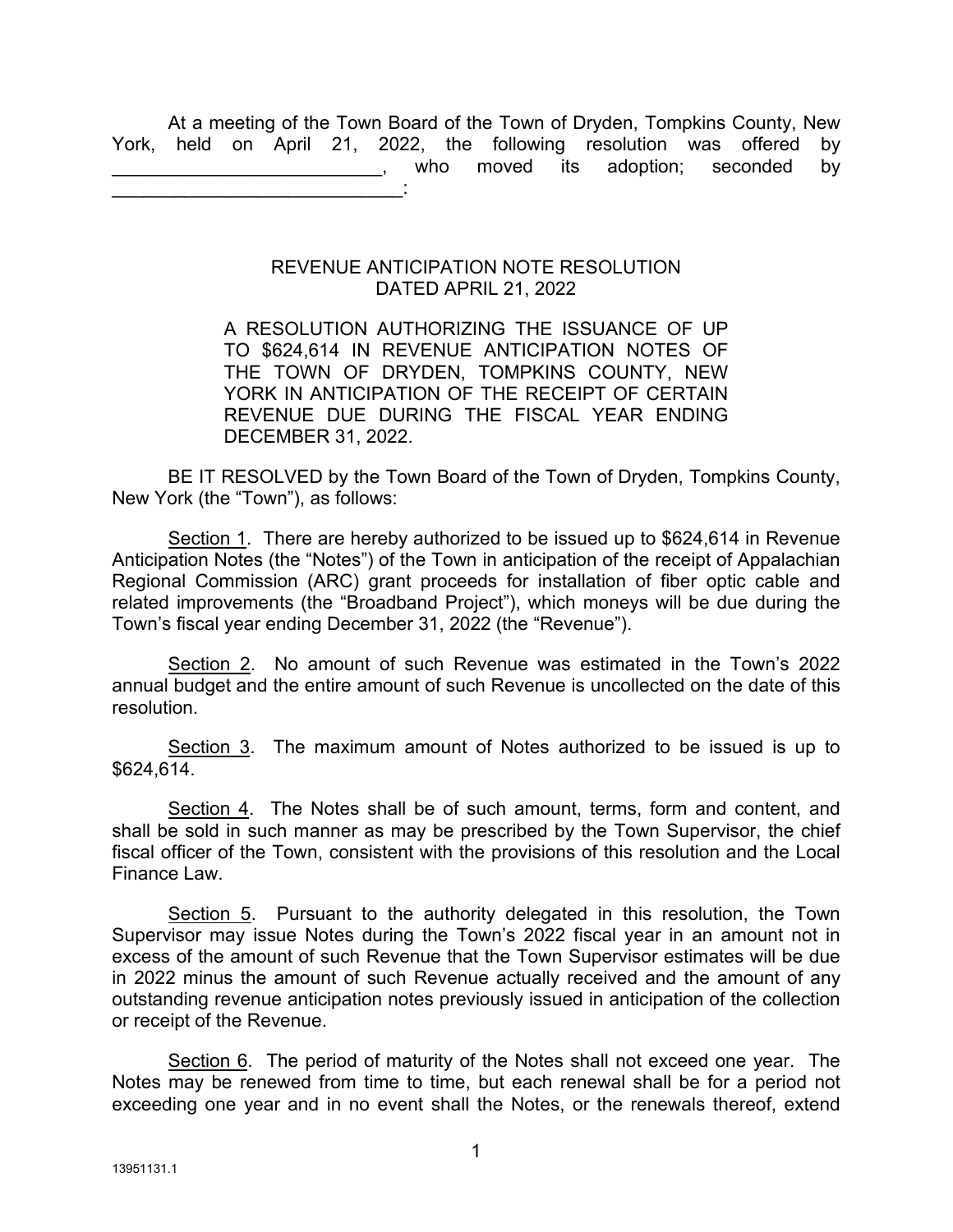beyond the close of the second fiscal year succeeding the fiscal year in which the Notes are issued. The Notes shall not be renewed in an amount in excess of the difference between the amount of uncollected or unreceived Revenue and the amount of any other outstanding revenue anticipation notes issued in anticipation of the collection or receipt of such Revenue.

Section 7. The faith and credit of the Town shall be and are hereby pledged for the punctual payment of the principal of and interest due on the Note as the same shall become due and payable.

Section 8. This resolution is intended to constitute a declaration of the Town's "official intent" to reimburse expenditures for the Broadband Project with proceeds of Town obligations, pursuant to Treasury Regulation Section 1.150-2.

Section 9. This resolution shall take effect immediately.

The question of adoption of the foregoing resolution was duly put to a vote on roll call, which resulted as follows:

|                                      | Aves | <b>Noes</b> | Absent |
|--------------------------------------|------|-------------|--------|
| <b>Supervisor James Leifer</b>       |      |             |        |
| <b>Councilperson Daniel Lamb</b>     |      |             |        |
| Councilperson Leonardo Vargas-Mendez |      |             |        |
| <b>Councilperson Loren Sparling</b>  |      |             |        |
| <b>Councilperson James Skaley</b>    |      |             |        |

The resolution was thereupon declared duly adopted.